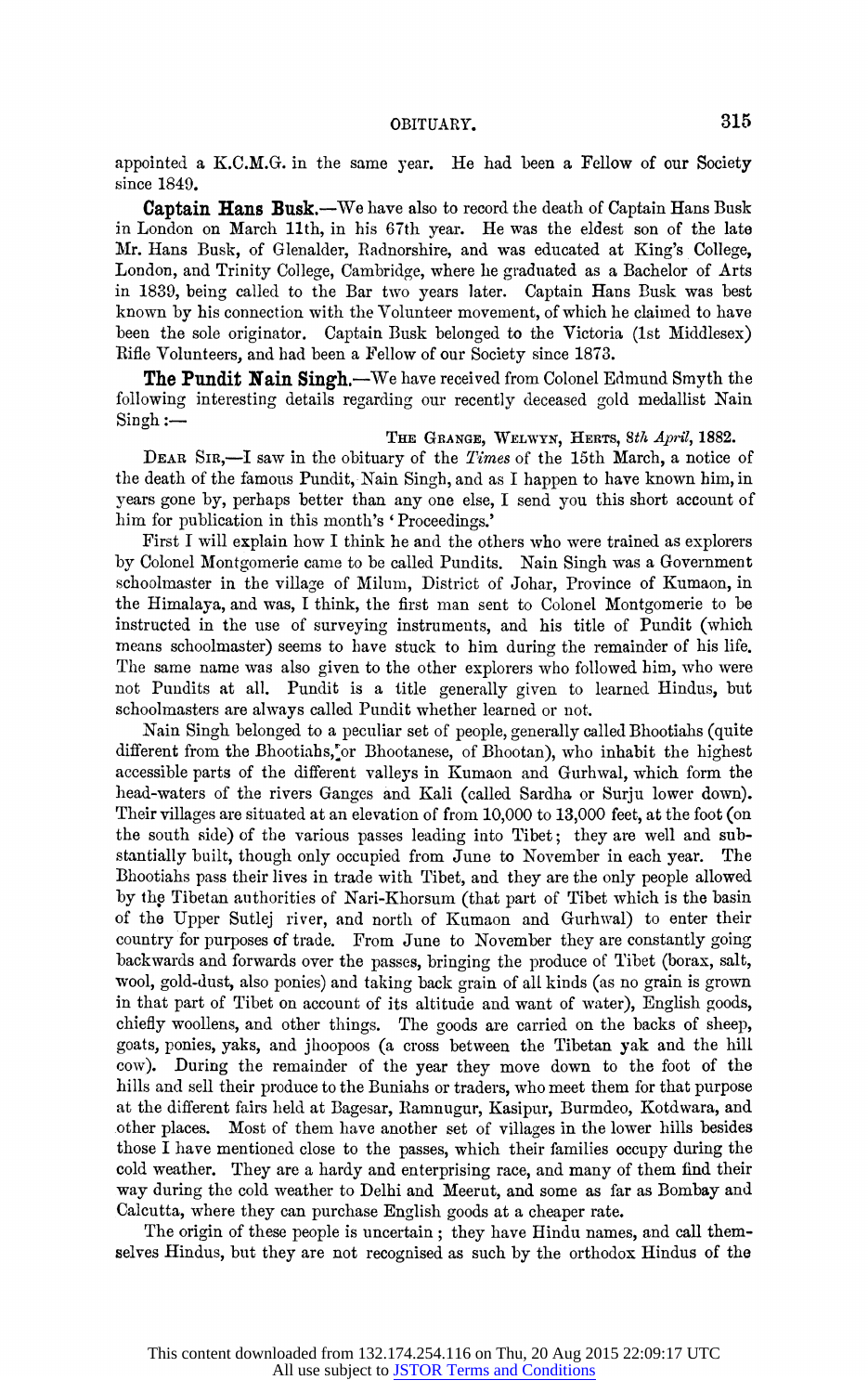plains or the hills. While in Tibet they seem glad enough to shake off their Hinduism and become Buddhists, or anything you like. I was employed for many years in Kumaon and Gurhwal and knew these Bhootiahs perhaps better than any one else. In 1862-3 I was in correspondence with Colonel (then Captain) Montgomerie? I think it was about an expedition I was going to make into Tibet—and hearing he wanted some trustworthy men to train as explorers in that region, I strongly recommended him to engage some of these Bhootiahs, both on account of their thorough knowledge of the Tibetan language, and also because they had the entrée into the country. He asked me to select two, and send them to him to be trained. I accordingly chose our friend Nain Singh, who was then employed as Pundit (or schoolmaster) of the Government school of Milum, in Johar, and the second man I chose was his cousin (not brother, as stated in the English translation of Nain Singh's journal) Manee or Maun Singh, who was Putwarie or chief native official of Johar. Manee was far superior to Nain Singh in position, wealth, and intellect, and might have done well, but unfortunately he was too well off in his own country to take to the rough life of exploration.

After being trained they were both sent off together, in January 1865, with directions to trace the great river Brahmaputra from its source in the mountains, east of the Mansarowar Lake, to Lhassa, a supposed distance of 800 miles, and in returning to take, if possible, a more northerly route. They crossed the Johar Pass from Milum, and met with great difficulties in Nari-Khorsum; it had probably become known they were an exploring party; they had to return twice, and it was then resolved to try and make a start from Nepal; there they also met with difficulties, and Manee seems to have been discouraged and left Nain Singh, and after making a rather long tour in the north of Nepal, he returned home and is, I believe, still Putwarie of Johar. Nain Singh, however, stuck to his work, and after some further delay managed to join a party who were going from Nepal to Lhassa. entered Tibet from Nepal by the Kirong Pass, and after travelling due north for about 130 miles, struck the great river at the monastery of Tadum, and then, turning to the east, followed the course of the stream for 600 miles till he reached Lhassa. He stayed there some months, recruiting his finances by turning his old pro-<br>fession of schoolmaster to account, and teaching the Tibetans arithmetic. He fession of schoolmaster to account, and teaching the Tibetans arithmetic. returned the same way as far as Tadum, and then explored new ground for 200 miles until he reached the sources of the Bramaputra in the mountains, not very far from the Mansarowar Lake. This was in 1866. the Mansarowar Lake.

In the following year, 1867, Nain Singh tells me in one of his letters which I still have, he was sent by Colonel Montgomerie over the Mana Pass (near the temple of Badrinath) to Gartok (the capital of the Tibet district of Nari-Khorsum), to Chujothol, and the gold mines of Thok-jalung, the climate of which place he compares with that of the Mansarowar Lake, to give me an idea of it, as he knew I had been there. Thok-jalung he describes as much colder. He gives the elevation as 15,000 feet. This is evidently a mistake, as in his journal it is, I think, said to be That of the Mansarowar Lake is 15,200 feet, and this would account for the difference of temperature. He found about 500 tents of miners there, and says that to avoid the cold (cold wind I suppose) these tents were pitched in great holes. Captain Montgomerie's account of this important journey, with the tables of observations taken by " the Pundit," are published in the Society's 'Journal,' vol. 39.

I used to hear very frequently from both Nain Singh and Manee, but can only find four of their letters now, which I shall be glad to lend to any one wishing to see them. They are written in Hindee. One is from Manee, the other three from Nain Singh. In two of these letters he informs me of the great loss he had sustained, in being robbed of the gold chronometer given him by the Royal Geographical Society in 1868. It was stolen from him six months after he received it, and